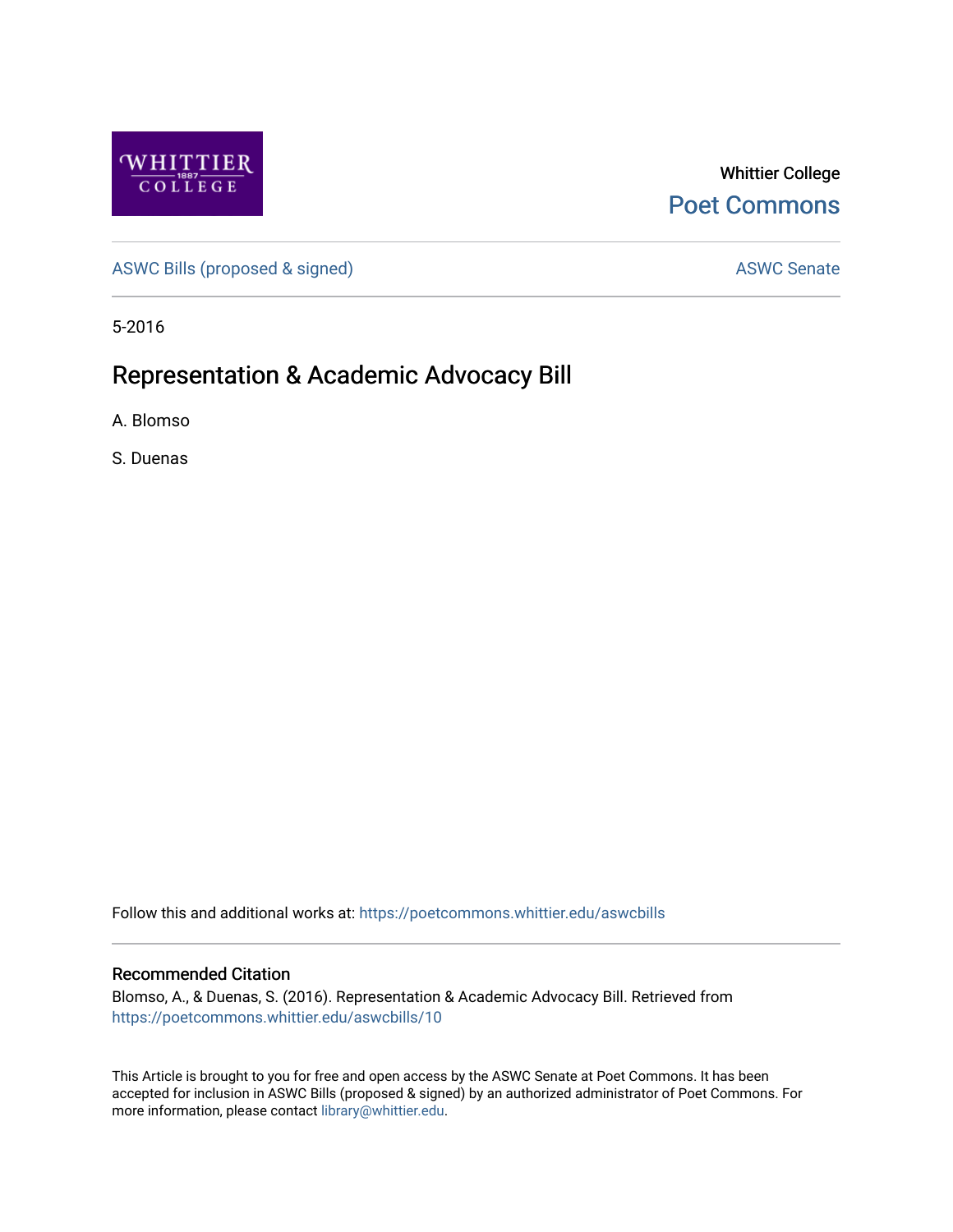### Representation & Academic Advocacy Bill

Authors: Senator A. Blomso and Vice President S. Duenas

WHEREAS, in 2015 the Student Academic Affairs and Involvement Bill was passed by the Senate and created a new position on the Senate;

WHEREAS, the Student Academic Affairs and Involvement Bill created a new governing body entitled the Academic Affairs Council;

WHEREAS, the Frequently Asked Questions Sheet written about the Student Involvement Bill states "Not all Departments currently have active Student Councils..." ;

WHEREAS, only one democratically elected Student Council existed on campus when the Student Academic Affairs and Involvement Bill was passed;

WHEREAS, the Senate created a governing body based on one student organization that has never been officially recognized by LEAP and is run through the Department;

WHEREAS, in the two years the position has existed, no more than five Councils have ever existed, all of which have since gone inactive or do not involve the Academic Affairs Council in their autonomous elections and business;

WHEREAS, in the majority of elections for Departmental Student Councils candidates ran unopposed;

WHEREAS, only one event or opportunity has ever come out of any of the Departmental Student Councils;

WHEREAS, given the structure of Departmental Student Councils, academic clubs did not want to become them because within a DSC elected officers had to be strongly affiliated with the Department;

WHEREAS, many academic clubs felt the conversion to a Departmental Student Council would make their members not as closely affiliated with the Department feel ostracized, unwelcome and left out;

WHEREAS, Departmental Student Councils were never recognized as student organizations under LEAP;

WHEREAS, the Academic Affairs Council is allocated \$750 a semester, despite the fact that it has not a single active organization underneath it;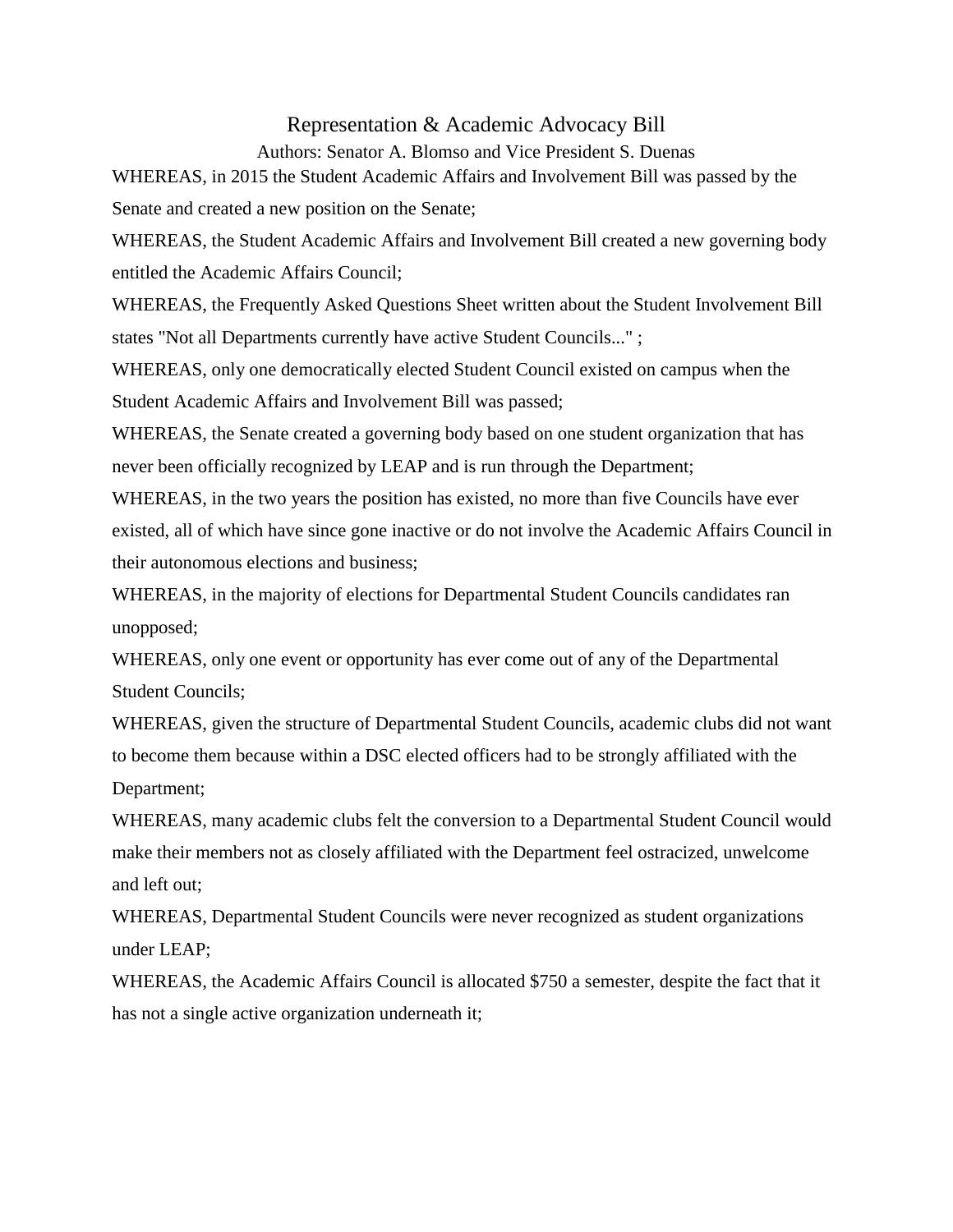WHEREAS, flyers, student-L emails, targeted department emails, targeted student emails, classroom appearances, faculty member announcements, countless meetings and genuine effort has been put into attempting to make the Academic Affairs Council successful;

WHEREAS, the other most recently created governing body took organizations which already existed with similar goals, and housed them together to create continuity and unity, allowing the Senate and the College to better address their needs;

WHEREAS, the Student Academic Affairs and Involvement Bill mandated the creation of a governing body and position based on one organization created by the student body, the remaining of which were to be created through the efforts of the Senate and faculty to encourage students to join, which is in stark contrast to the majority of student organizations which are student led, student created and student organized and for which the majority of recruitment comes directly from the students;

WHEREAS, Departmental Student Councils have not gained traction among the student body; WHEREAS, Academic concerns, similar to Residence Hall concerns, are frequent and an area in which advocacy within Senate is vital;

WHEREAS, the Senate has received frequent criticism for appearing unaccountable to the student body, and for the ratio of directly elected Senators to Senators elected by governing bodies;

WHEREAS, the demand for Departmental Student Councils is unclear;

WHEREAS, the demand for advocacy in regards to academic concerns is clear;

LET IT BE RESOLVED, that beginning with the 2017-2018 school year, the Academic Affairs Council is dissolved, as is the chair and thus the position on Senate.

LET IT BE FURTHER RESOLVED, all mention of the Academic Affairs Council chair or Academic Affairs Council be removed from the By-Laws, Constitution and all other governing documents of the ASWC Senate, effective at the end of the Spring 2017;

LET IT BE FURTHER RESOLVED, the funds within the Academic Affairs Council account be returned to the general fund for active student organizations to use;

LET IT BE FURTHER RESOLVED, that Article VIII Section B Subsection 1 Item h be amended to read:

h. Three Student Body Representatives

LET IT BE FURTHER RESOLVED, that Article VIII Section B Subsection 1 item k be amended to read: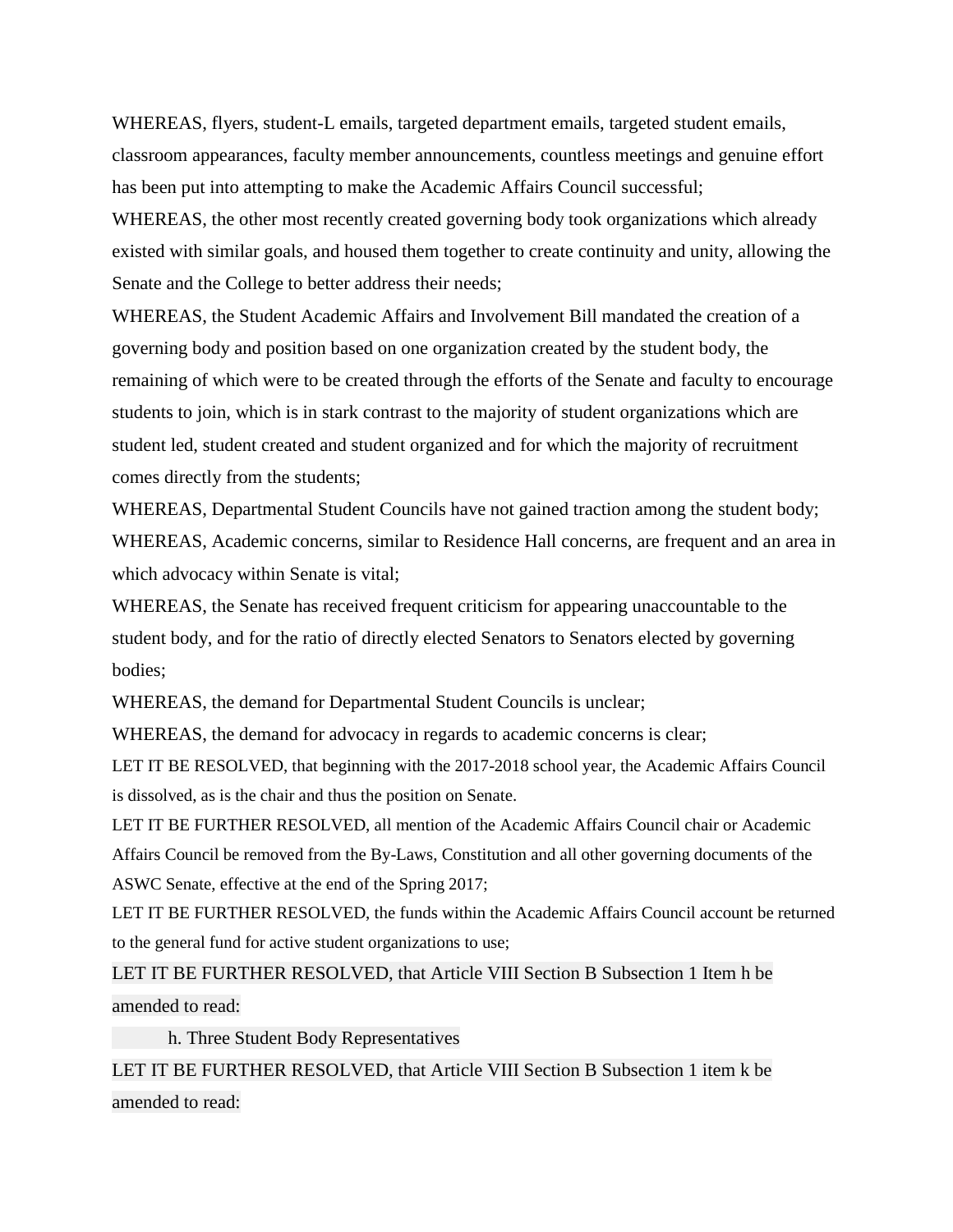#### k. Two Academic Representatives

## LET IT BE FURTHER RESOLVED, that Article VIII Section B Subsection 9 item a be amended to read:

a. Be three people elected in a general election of the ASWC or appointed by the president or appointment committee.

LET IT BE FURTHER RESOLVED, that a new position, to be elected directly by the student body be added entitled the "Academic Representatives" and be added to the Constitution as item 12 to read the following:

1. The Academic Representatives shall:

a. Be two persons elected in a general election of the ASWC;

b. Be responsible for advocating on behalf of students academic concerns;

c. Be voting members of the Senate;

d. Be a liaison between the Senate and academic interests of the student body;

e. Be responsible for organizing and advertising mechanisms to express concerns regarding academics;

f. Hold a minimum of at least 2 office hours each in the library in accordance with Article VI Section B of the ASWC Senate Bylaws;

g. Investigate the diverse needs across academic disciplines and be available to advocate for any student belong to any field of academic interest

h. Give constituent reports as proof of their continued investigation of various academic issues across the college

i. Increase the communication lines between the student body and the Senate by posting any publicity that does not include election materials or personal propaganda;

j. Work collaboratively and cooperatively with each other and other Senators to address the academic needs of the student body;

k. Perform any other duties as outlined in this Constitution;

LET IT BE FURTHER RESOLVED, for the 2017-2018 and 2018-2019 school years, this representative will sit on the Academic Committee, to help organize and see if Departmental Student Councils gain traction within the student body to warrant the recreation of the Academic Affairs Council; LET IT BE FURTHER RESOLVED, that as active Departmental Student Councils form, they will be temporarily placed under the Inter Club Council which currently houses the Biology Club, Kinesiology Club and a variety of academically affiliated clubs;